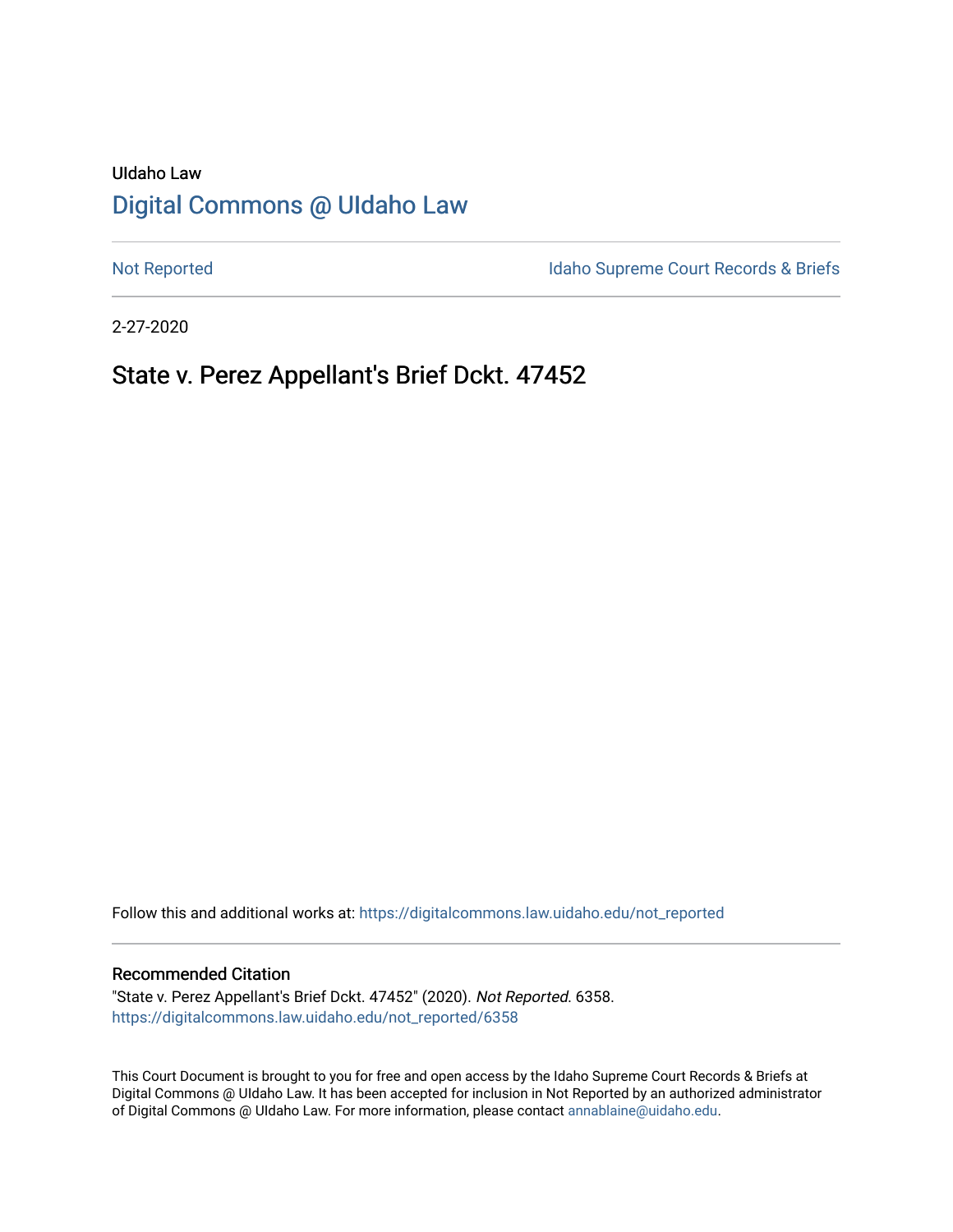Electronically Filed 2/27/2020 8:36 **AM**  Idaho Supreme Court Karel Lehrman, Clerk of the Court By: Brad Thies, Deputy Clerk

ERIC D. FREDERICKSEN State Appellate Public Defender I.S.B. #6555

SALLY J. COOLEY Deputy State Appellate Public Defender I.S.B. #7353 322 E. Front Street, Suite 570 Boise, Idaho 83702 Phone: (208) 334-2712 Fax: (208) 334-2985 E-mail: documents@sapd.state.id. us

# IN THE SUPREME COURT OF THE STATE OF IDAHO

| STATE OF IDAHO,            |                                 |
|----------------------------|---------------------------------|
| Plaintiff-Respondent,      | NO. 47452-2019                  |
| V.                         | ADA COUNTY NO. CR-FE-2013-14066 |
| <b>SHANE ERNEST PEREZ,</b> |                                 |
| Defendant-Appellant.       | <b>APPELLANT'S BRIEF</b>        |

## STATEMENT OF THE CASE

Nature of the Case

Pursuant to a plea agreement, Shane Perez pied guilty to felony domestic battery. He received a unified sentence of ten years, with three years fixed. After Mr. Perez admitted to a second probation violation, the district court revoked Mr. Perez's probation. Mr. Perez asserts that the district court abused its discretion by denying his Idaho Criminal Rule 35 ("Rule 35") motion to reduce his sentence.

# Statement of the Facts & Course of Proceedings

In 2014, Shane Perez pied guilty to felony domestic battery after an altercation with his girlfriend left her with an abrasion on her hip. (R., p.146.) Pursuant to a plea agreement,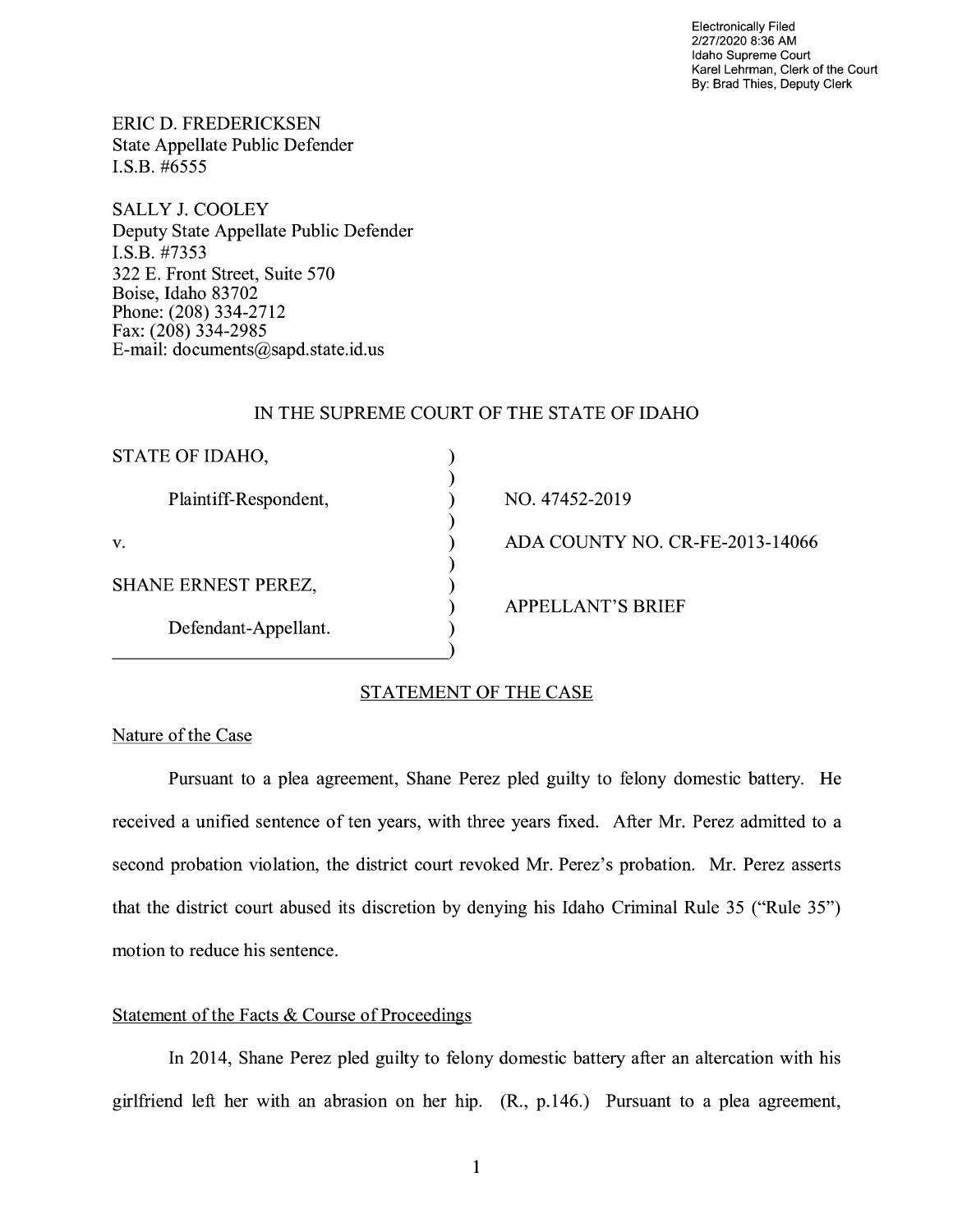Mr. Perez entered an *Alford* plea to one count of felony domestic battery. (R., pp.149-51.) The district court sentenced Mr. Perez to a unified sentence of ten years, with one and a half years fixed, but suspended the sentence and placed Mr. Perez on probation for five years. (R., pp.161, 166-72.)

In 2015, a motion for probation violation was filed which alleged that Mr. Perez was charged with misdemeanor DUI, failed to comply with relationship restrictions, consumed alcohol, and refused to provide a breath sample. (PSI, pp.27-60.) Mr. Perez admitted to violating one of the terms and conditions of his probation, and the remaining allegations were dismissed, pursuant to an agreement. (R., p.189.) The district court revoked Mr. Perez's probation, but retained jurisdiction. (R., pp.192-95.) After a successful rider, the district court placed Mr. Perez on probation for five years. (R., pp.199-208.)

In 2018, Mr. Perez was again accused of violating his probation. (R., pp.244-87.) The State alleged that he violated his probation by being charged with felony domestic violence; failing to maintain full-time employment; failing to report truthfully to his probation officer; consuming alcoholic beverages; and failing to pay costs, fines, fees, and restitution. (R., p.245.) Mr. Perez admitted to violating some of the terms and conditions of his probation and the remaining allegations were dismissed.  $(8/12/19$  Tr., p.6, Ls.15-24; p.11, L.9 – p.12, L.5; R., p.299.)

At the disposition hearing, Mr. Perez's counsel asked the court to reduce the sentence.  $(8/12/19$  Tr., p.19, L.20 – p.20, L.1.) The State asked for imposition of the suspended sentence. (8/12/19 Tr., p.14, Ls.7-8.) The district court revoked Mr. Perez's probation. (8/12/19 Tr., p.22, Ls.4-7; R., pp.301-04.) Mr. Perez filed a Rule 35 motion, which was denied without a hearing. (R., pp.305-08, 312-15.) Mr. Perez filed a timely Notice of Appeal. (R., pp.316-18.)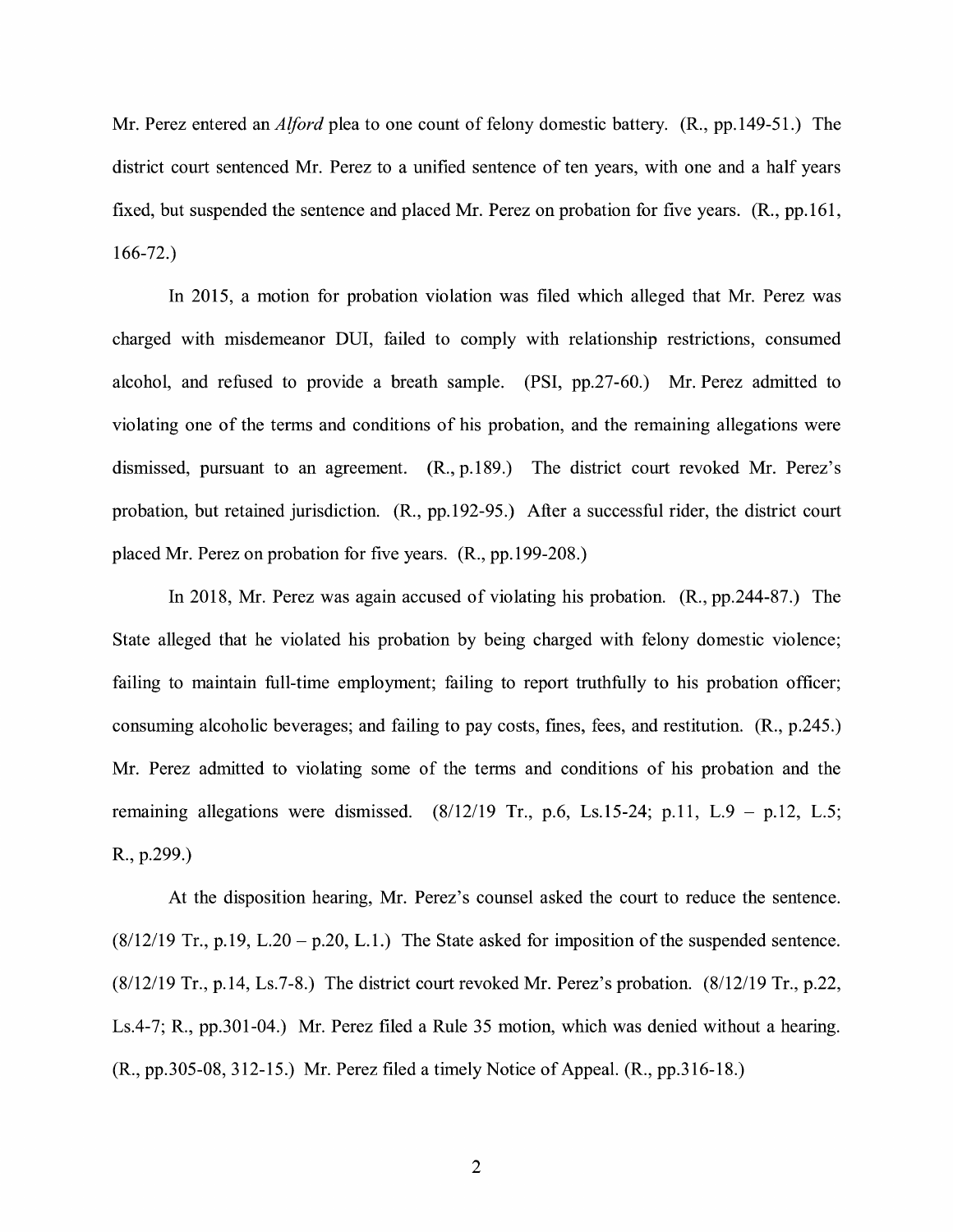#### ISSUE

Did the district court abuse its discretion by denying Mr. Perez's Rule 35 motion?

### ARGUMENT

# The District Court Abused Its Discretion By Failing To Reduce Mr. Perez's Sentence In Response To The New And Additional Information Submitted In Support Of His Rule 35 Motion

Mr. Perez asserts that the district court abused its discretion by denying his Rule 35 motion in light of the new information submitted in conjunction with his motion. Mr. Perez asserts that the district court's denial of his motion for a sentence modification represents an abuse of discretion.

In reviewing a trial court's decision for an abuse of discretion, the relevant inquiry regards four factors:

Whether the trial court: (1) correctly perceived the issue as one of discretion; (2) acted within the outer boundaries of its discretion; (3) acted consistently with the legal standards applicable to the specific choices available to it; and (4) reached its decision by the exercise of reason.

*Lunneborg v. My Fun Life,* 163 Idaho 856, 863 (2018).

A motion to alter an otherwise lawful sentence under Rule 35 is addressed to the sound discretion of the sentencing court, and essentially is a plea for leniency which may be granted if the sentence originally imposed was unduly severe. *State v. Trent,* 125 Idaho 251, 253 (Ct. App. 1994). "The criteria for examining rulings denying the requested leniency are the same as those applied in determining whether the original sentence was reasonable." Id. "If the sentence was not excessive when pronounced, the defendant must later show that it is excessive in view of new or additional information presented with the motion for reduction." *Id.*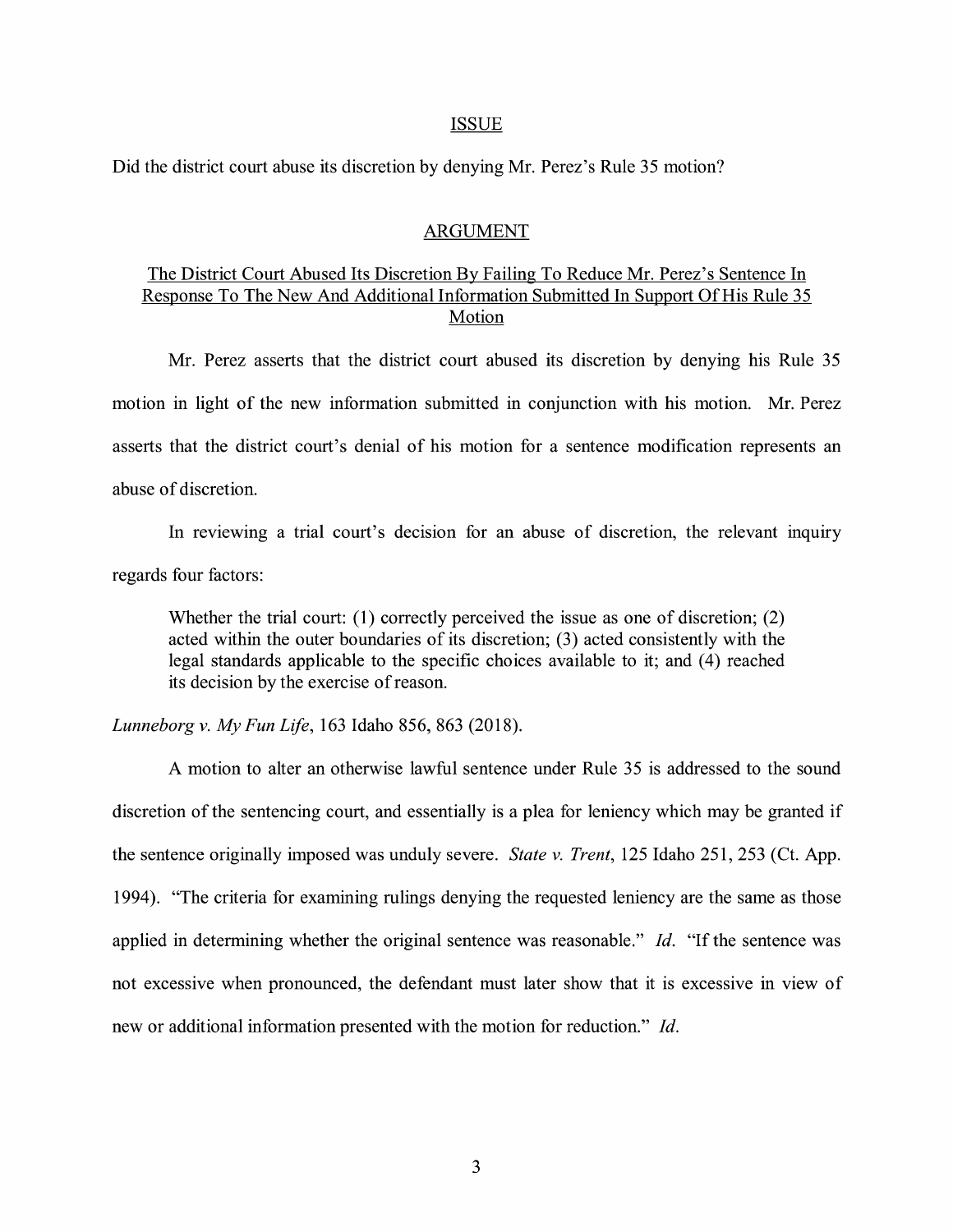In support of his motion for a sentence reduction, Mr. Perez submitted information that he had recently found God. (R., p.306.) During his six years on probation, Mr. Perez completed every drug test and maintained regular communication with his probation officer. (R., p.306.) Mr. Perez, who was only 55 days from an early release by the district court, had also obtained his GED and completed all of the domestic violence classes that the court required. (R., p.306.) Mr. Perez's family—his ex-girlfriend and stepson—also wrote letters to the district court to show their support for Mr. Perez. (R., pp.307-08.)

In light of Mr. Perez's substantial progress while on probation, in addition to his family/community support, the district court should have reduced his sentence. Based on the foregoing, it is clear the district court abused its discretion in failing to reduce Mr. Perez's sentence in response to his Rule 35 motion.

#### **CONCLUSION**

Mr. Perez respectfully requests that this Court reduce the indeterminate portion of his sentence as it deems appropriate. Alternatively, he requests that his case be remanded to the district court for a new hearing on his Rule 35 motion.

DATED this 27<sup>th</sup> day of February, 2020.

/s/ Sally J. Cooley SALLY J. COOLEY Deputy State Appellate Public Defender